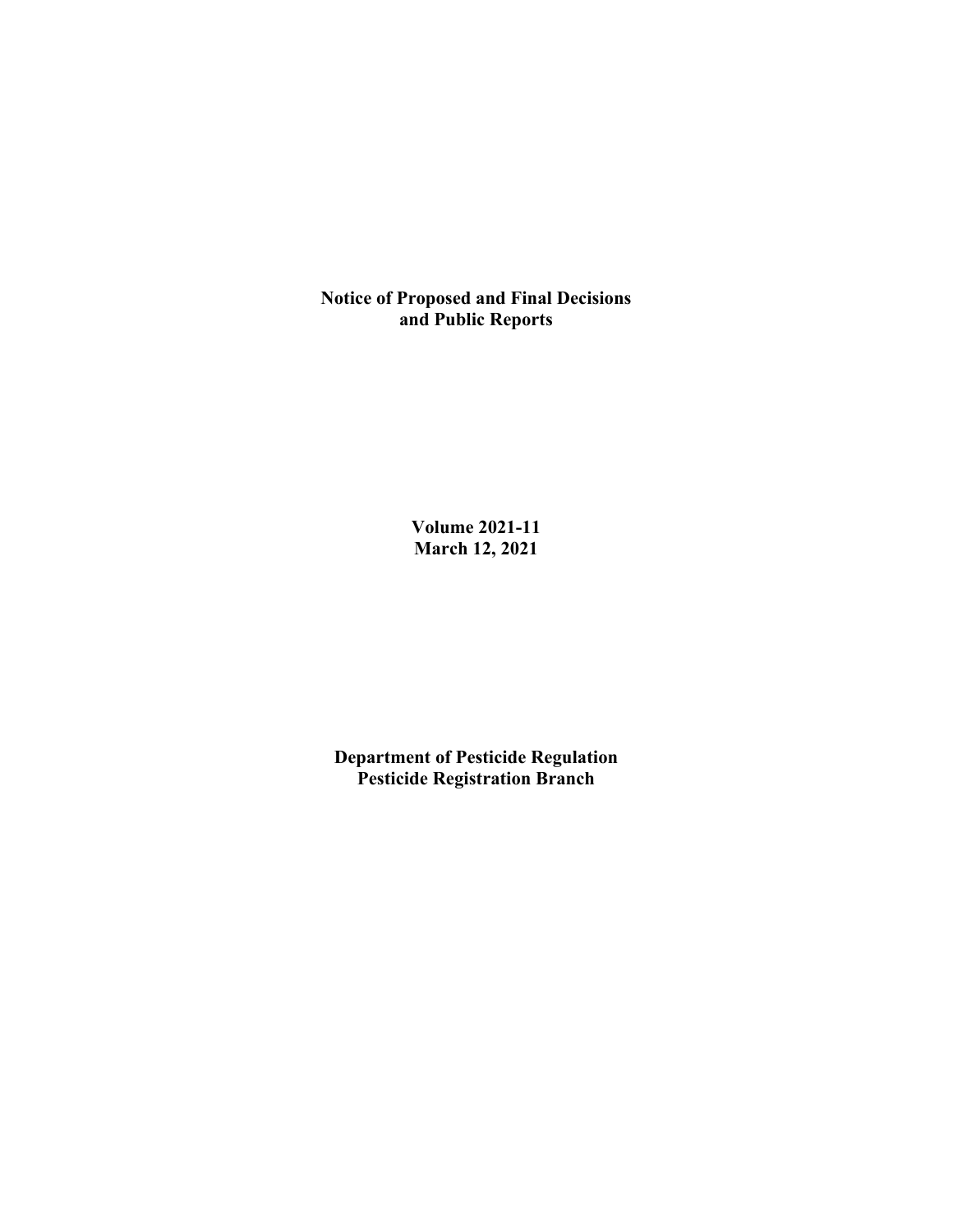## **NOTICE OF FINAL DECISIONS TO REGISTER PESTICIDE PRODUCTS AND WRITTEN EVALUATION**

Pursuant to Title 3, California Code of Regulations section 6255, the Director of the Department of Pesticide Regulation (DPR), files this Notice of Final Decisions to Register Pesticide Products with the Secretary of the Resources Agency for posting. This notice must remain posted for a period of 30 days for public inspection. Between the time DPR posts a proposed registration decision for public comment and DPR makes a final decision regarding the product, nonsignificant changes may be made to the product label (e.g., revising the product name, changing a master label to an end-use marketing label, correcting typographical errors). If the changes are not significant, DPR will not re-notice the product for public review and comment. However, if significant changes are made to the product label that substantially affect DPR's analysis on direct or indirect significant adverse environmental or human health impacts that can reasonably be expected to occur from the proposed decision, DPR will re-notice the product label for public review and comment.

In addition, for any product that is posted proposed to register as a conditional registration, the registrant may address the conditions of registration by providing the appropriate data or modifying the product label (e.g., remove use site, add "not for use in California" to a use site) during the posting period. If the registrant adequately addresses the conditions of registration during the posting period and the resulting change to the product label is not significant such that DPR must re-post the product label for review and public comment, DPR will post the product below, but will no longer have a "conditional" designation by the registration type.

For information about submitting a request for any documents related to this notice, please visit [https://www.cdpr.ca.gov/public\\_r.htm.](https://www.cdpr.ca.gov/public_r.htm)

To view the public report that was issued when the product was proposed for registration, click on the hyperlinked Tracking Number for the product.

*Tracking Number with hyperlink to public report – (EPA Registration Number) Applicant / Brand Name*

[274296](https://www.cdpr.ca.gov/docs/registration/nod/public_reports/274296.pdf) - (7969 - 364) BASF CORPORATION FASTAC CS INSECTICIDE USE: INSECTICIDE - FEDERALLY RESTRICTED USE PESTICIDE FOR THE CONTROL OF INSECTS SUCH AS ARMYWORMS, CODLING MOTH, AND PLANT BUGS ON CROPS SUCH AS ALFALFA, FIELD CORN, COTTON, FRUITING VEGETABLES, LEAFY VEGETABLES, AND TREE NUTS TYPE: SECTION 3 REGISTRATION – CONDITIONAL ACTIVE INGREDIENT(S): ALPHA-CYPERMETHRIN CAS NUMBER(S): 67375-30-8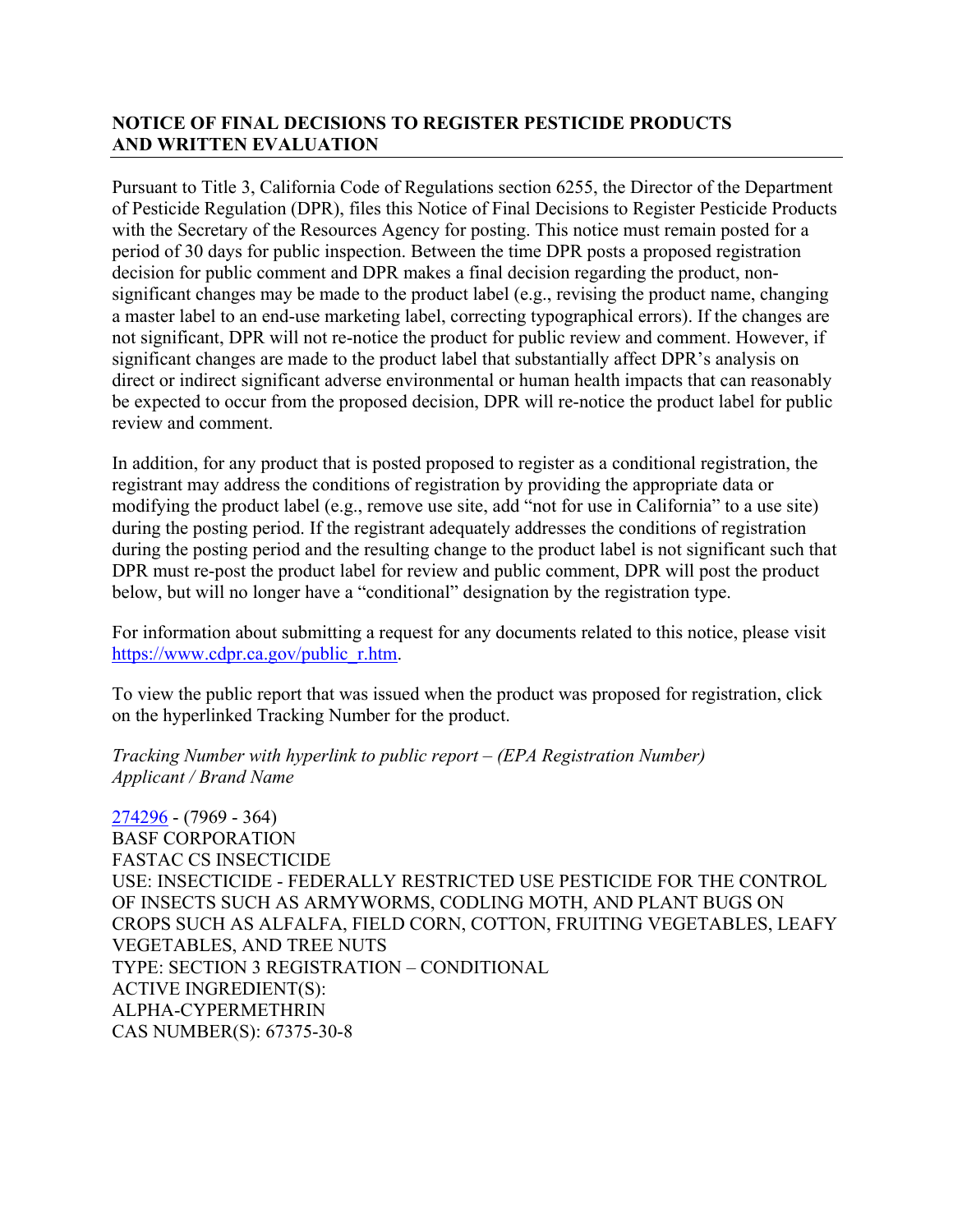**Notice of Final Decisions to Register (Continued) Page 2**

[295173](https://www.cdpr.ca.gov/docs/registration/nod/public_reports/295173.pdf) - (432 - 1536) BAYER ENVIRONMENTAL SCIENCE A DIVISION OF BAYER CROPSCIENCE, LP EXTERIS STRESSGARD USE: FUNGICIDE - FOR THE CONTROL OF DISEASES SUCH AS DOLLAR SPOT, PINK PATCH, AND RUST ON TURF GRASS IN SITES SUCH AS GOLF COURSES, SOD FARMS, AND SPORT FIELDS TYPE: SECTION 3 REGISTRATION - ACTIVE INGREDIENT(S): FLUOPYRAM TRIFLOXYSTROBIN CAS NUMBER(S): 658066-35-4 , 141517-21-7

[295986](https://www.cdpr.ca.gov/docs/registration/nod/public_reports/295986.pdf) - (432 - 1608) BAYER ENVIRONMENTAL SCIENCE A DIVISION OF BAYER CROPSCIENCE, LP SPECTICLE FLO HERBICIDE USE: HERBICIDE - FOR THE CONTROL OF WEEDS SUCH AS CRABGRASS, GOOSEGRASS, AND WHITE CLOVER IN SITES SUCH AS WARM SEASON TURFGRASS, LANDSCAPE ORNAMENTALS, HEDGEROWS, HARDSCAPES, AND NATURAL AREAS TYPE: SECTION 3 REGISTRATION – CONDITIONAL ACTIVE INGREDIENT(S): INDAZIFLAM CAS NUMBER(S): 730979-19-8

[289677](https://www.cdpr.ca.gov/docs/registration/nod/public_reports/289677.pdf) - (1021 - 2819) MCLAUGHLIN GORMLEY KING COMPANY D/B/A MGK MASTER LABEL - SUMILARV 0.5G USE: INSECTICIDE - FOR THE CONTROL OF MOSQUITOES IN SITES SUCH AS CATCH BASINS, WATER RETENTION PONDS, FOUNTAINS, ABANDONED SWIMMING POOLS, GUTTERS, LANDFILLS, AND TIRE DUMPS TYPE: SECTION 3 LABEL AMENDMENT - TO ADD USES AGAINST ADULT MOSQUITOES IN CATCH BASINS AND TO REMOVE THE RESTRICTIONS AGAINST APPLYING THIS PRODUCT ONLY TO CATCH BASINS THAT DO NOT DRAIN IN TO NATURAL WATER BODIES ACTIVE INGREDIENT(S): PYRIPROXYFEN CAS NUMBER(S): 95737-68-1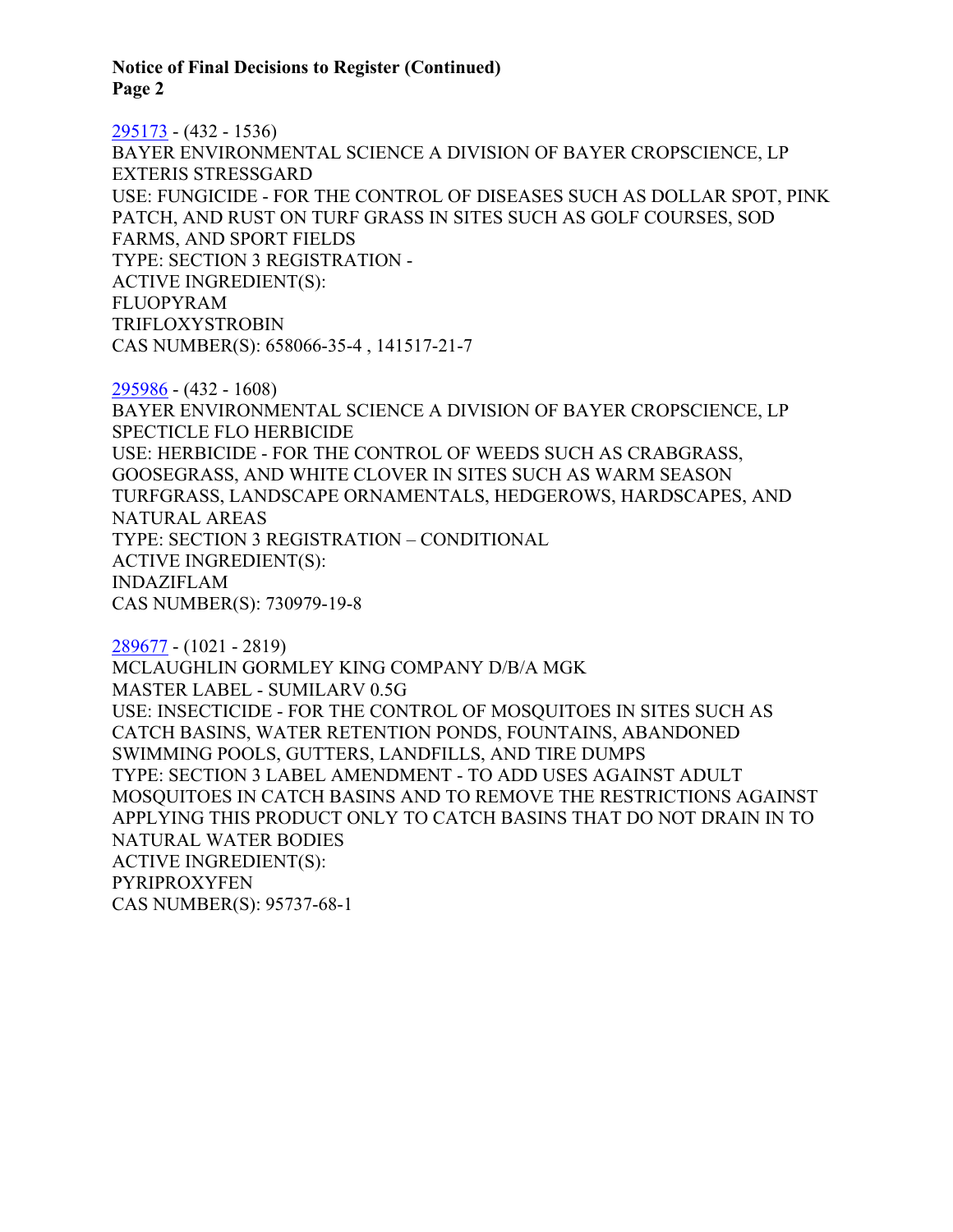### **Notice of Final Decisions to Register (Continued) Page 3**

[294884](https://www.cdpr.ca.gov/docs/registration/nod/public_reports/294884.pdf) - (6218 - 87) SUMMIT CHEMICAL CO. D/B/A SUMMIT RESPONSIBLE SOLUTIONS DUNKS USE: INSECTICIDE - FOR THE PREVENTION AND CONTROL OF MOSQUITO LARVAE IN SITES SUCH AS FLOWER POTS AND SAUCERS, FUNERAL URNS, GUTTERS, BIRD BATHS, TREE HOLES, AND ROADSIDE DITCHES TYPE: SECTION 3 REGISTRATION - CONDITIONAL ACTIVE INGREDIENT(S): BACILLUS THURINGIENSIS SUBSP. ISRAELENSIS, STRAIN SUM-6218 CAS NUMBER(S): 68038-71-1

# **Written Evaluation**

Pursuant to Title 3, California Code of Regulations section 6254, this notice includes a written evaluation of significant environmental points raised in comments submitted during the review and comment period required by Title 3, California Code of Regulations section 6253 for any of the products listed above.

### **DPR received no comments on the above listed products.**

*Original signed by Tulio Macedo 03/11/2021* Tulio Macedo, Chief Pesticide Registration Branch

Dated